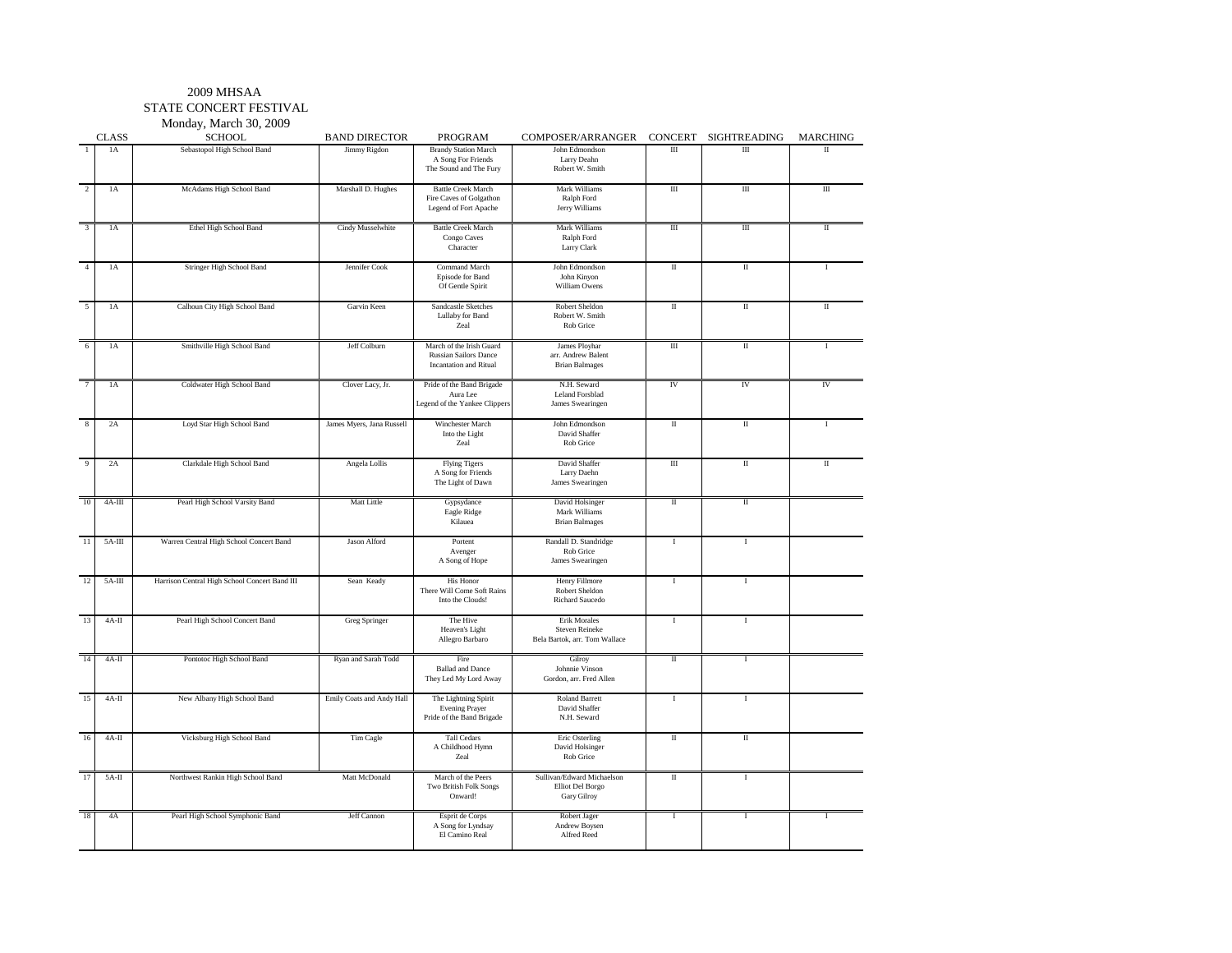#### STATE CONCERT FESTIVALTuesday, March 31, 2009

|                         | <b>CLASS</b> | <b>SCHOOL</b>                         | <b>BAND DIRECTOR</b>  | <b>PROGRAM</b>                                                                        | COMPOSER/ARRANGER                                                                | CONCERT                 | SIGHTREADING            | <b>MARCHING</b>         |
|-------------------------|--------------|---------------------------------------|-----------------------|---------------------------------------------------------------------------------------|----------------------------------------------------------------------------------|-------------------------|-------------------------|-------------------------|
|                         | 2A           | St. Andrews High School Band          | Dr. Dennis Cranford   | Horns A-Plenty<br>Nettleton<br>Continental Overture                                   | Dennis Cranford<br>Johnnie Vinson<br>David Gorham                                |                         |                         |                         |
| $\overline{2}$          | 2A           | Scott Central High School Band        | Mark Hudson           | Into the Clouds<br>There Will Come Soft Rains<br>When Summer Takes Flight             | Richard Saucedo<br>Robert Sheldon<br>Robert W. Smith                             | Ţ                       | Π                       |                         |
| $\overline{\mathbf{3}}$ | 2A           | McLaurin High School Band             | Juanita Proffit       | March State of the Art<br>Earl of Oxford<br>Zeal                                      | Kent Lerris<br>Merc Williams<br>Rob Grice                                        | $\mathbf{I}$            | $\scriptstyle\rm II$    |                         |
| $\overline{4}$          | 2A           | Forest High School Band               | Ed Girling            | Spania<br>Under an Irish Sky<br>Amber Moon                                            | David Shaffer<br>Larry Neeck<br>Naolya Wada                                      | $\overline{\mathbf{u}}$ | 1                       | π                       |
| 5                       | 2A           | Taylorsville High School Band         | Wes King              | March of the Irish Guard<br>Psalm 42<br>Eagle Mountain Overture                       | James Ployhar<br>Samuel Hazo<br>Robert Sheldon                                   | $\scriptstyle\rm II$    | Π                       | $\overline{\mathbf{u}}$ |
| 6                       | 2A           | Seminary High School Band             | Debra Martin          | <b>Flying Tigers</b><br>Follow the River<br>Where the Sun Breaks<br>Through the Mist  | David Shaffer<br>James Swearingen<br>Michael Sweeney                             | Π                       | π                       | $\mathbf{I}$            |
|                         | 2A           | Lake High School Band                 | Mark Davis            | Winchester March<br>American Folk Festival<br>Legend of the Eagles                    | John Edmondson<br>Anne McGinty<br>David Shaffer                                  | $\scriptstyle\rm II$    | Π                       | Ш                       |
| $\mathbf{R}$            | 2A           | Wesson High School Band               | Randy Loftin          | Courage March<br>Equinox Overture for Band<br>The Curse of Tutonkhomun                | Larry Clark<br>Ed Huckeby<br>Mike Story                                          | $\mathbf{I}$            | π                       | I.                      |
| $\overline{9}$          | 2A           | Philadelphia High School Band         | Thomas Henry          | The City of Lights<br>Jubilance<br>Fire Dance                                         | Andrew Watkin<br>James Swearingen<br>David Shaffer                               | $\mathbf{I}$            | $\bf{I}$                | 1                       |
| 10                      | 2A           | North Forrest High School Band        | Deone Kebodeaux       | <b>DNP</b>                                                                            | DNP                                                                              | DNP                     | DNP                     | <b>DNP</b>              |
| $\overline{11}$         | $4A-H$       | Quitman High School Concert Band II   | Chris King            | <b>Bonds</b> of Unity<br>Praises<br><b>Sparks</b>                                     | Karl King/ arr. James Swearingen<br>Francis McBeth<br><b>Brian Balmages</b>      | Π                       | $\mathbf{I}$            |                         |
| $\overline{12}$         | 5A-II        | Terry High School Concert Band II     | <b>Todd Bobo</b>      | Il Troratore<br>In Memoriam: Kristina<br>Suite of Old American Dance                  | Giusppi Verdi/Lloyd Conley<br>Bruce Yurko<br>Robert Russell Bennet/ James Curnow | Π                       | т                       |                         |
| 13                      | $4A-H$       | Kosciusko High School Concert Band II | Suzanne Rolison       | Newcastle March<br>Scottish Ballade<br>Fire Dance                                     | Johnny Vinson<br>Robert Sheldon<br>David Shaffer                                 | π                       | π                       |                         |
| 14                      | $4A-II$      | Hernando High School Concert Band II  | <b>Helen Hectorne</b> | Little Champ<br>A Song of Hope<br>Zeal                                                | arr. Quincy C. Hilliard<br>James Swearingen<br>Rob Grice                         | Π                       | Π                       | 1                       |
| 15                      | 2A           | Enterprise High School Band           | Matt Walker           | Anchors Aweigh<br>Song of Solace<br>Fire Dance                                        | Jerry Brubaker<br>Larry Neeck<br>David Shaffer                                   | $\rm III$               | $\overline{1}$          | $\mathbf{I}$            |
| 16                      | 2A           | <b>Belmont High School Band</b>       | Ronny Griffin         | Mister Joe<br>Amber Moon<br><b>Abandoned Treasure Hunt</b>                            | arr. Larry Clark<br>Naoya Wada<br>Rob Grice                                      | Π                       | π                       | Π                       |
| $\overline{17}$         | 2A           | Richton High School Band              | Michael Kebodeaux     | Forward March<br>Celtic Air and Dance #2<br>Pinnacle                                  | <b>Lester Brockton</b><br>Michael Sweeney<br>Rob Grice                           | $\overline{\mathbf{H}}$ | $\overline{m}$          | π                       |
| 18                      | 2A           | <b>Bruce High School Band</b>         | Alicia Flint          | <b>DNP</b>                                                                            | <b>DNP</b>                                                                       | <b>DNP</b>              | <b>DNP</b>              | DNP                     |
| 19                      | 2A           | Lumberton High School Band            | Valerie Saundry       | <b>Lexington March</b><br><b>Yorkshire Ballad</b><br>Eagle ${\rm Rock}$               | John Edmondson<br>James Barnes<br>Jerry Williams                                 | IV                      | Ш                       | Ш                       |
| 20                      | 2A           | West Marion High School Band          | Joshua Trent          | Success March<br>Beyond the Meadow Green<br>Acclamations                              | <b>Harold Bennett</b><br>George Farmer<br>Ed Huckeby                             | $\scriptstyle\rm II$    | $\overline{1}$          | ī                       |
| $_{21}$                 | 2A           | Eupora High School Band               | Chad Hawkins          | The Black Horse Troop<br>Satiric Dances Mvt. 1 and 3<br>Nessun Dorma                  | Sousa/ ed. Fennell<br>Norman Dello Joio<br>Puccini, arr. Van Beringen            | Π                       | I                       | I                       |
| 22                      | 2A           | Hatley High School Band               | John Weith            | <b>DNP</b>                                                                            | <b>DNP</b>                                                                       | <b>DNP</b>              | DNP                     | <b>DNP</b>              |
| 23                      | 2A           | Mantachie High School Band            | Andrew Fox, Jr.       | Procession of Honor<br>Appalacian Morning<br>Where the Sun Breaks<br>Through the Mist | Jay Dawson<br>Robert Sheldon<br>Michael Sweeney                                  | $\mathbf{H}$            | $\overline{\mathbf{u}}$ | $\overline{\mathbf{u}}$ |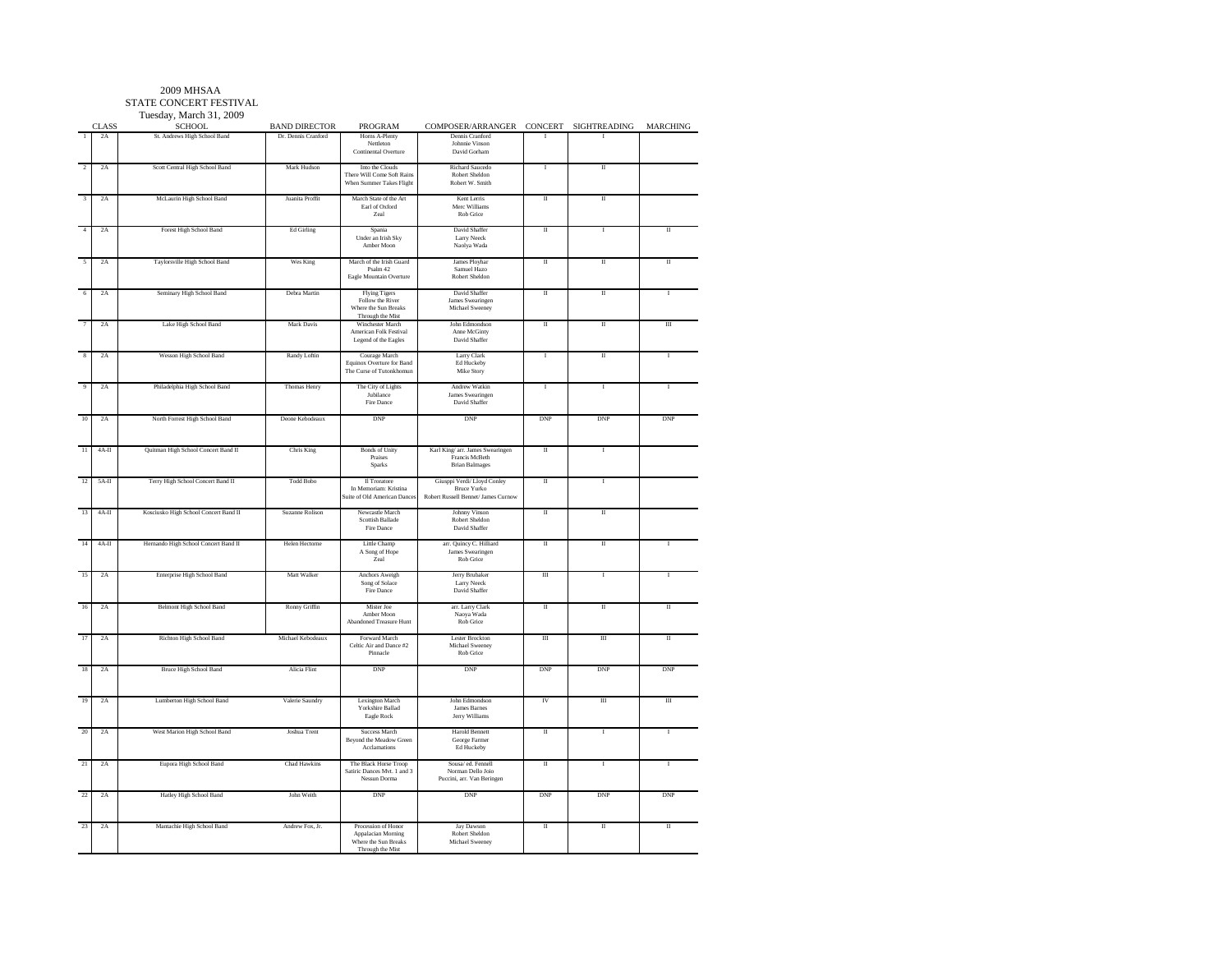STATE CONCERT FESTIVALWednesday, April 1, 2009

CLASS**SCHOOL** BAND DIRECTOR PROGRAM $\begin{array}{ccc|ccc}\hline \textbf{COMPOSER/ARRANGER} & \textbf{CONCEPT} & \textbf{SGHTREADING} & \textbf{MARCHING} \\ \hline \textbf{Hardi Bennett} & \text{I}\hspace{1.5cm}\text{II} & \text{I}\hspace{1.5cm} & \text{I}\hspace{1.5cm} & \text{I}\end{array}$ 1 3A Richland High School Band Justin Bixler Activity March Harold Bennett Achidhood Hynn David Holsinger Activity March<br>A Childhood Hymn<br>Malestrom Malestrom Robert W. Smith2 3A Hazlehurst High School Band I Booker Walker I DNP I DNP I DNP I DNP I DNP I DNP 3 3A Choctaw Central High School Band Elter Wilson DNP DNP DNP DNP DNP3A Louisville High School Band Jesse Yates High Country Fanfair Walter Cummings I Islam **Blue Ridge Saga**  Blue Ridge Saga James Swearingen5 3 September 1988 3 3 September 1988 3 September 1988 3 September 1988 3 September 1988 3 Aria 1 Aria Karl King<br>J.S. Bach **Brian Balmages** Among the Clouds 6 2A Union High School Band Adam and Katie DeVenney Success Harold Bennett I I IGently Touch the Sky Ed Huckeby Stone Mountain Fantasy 7 2A Ackerman High School Band Harold Boler Utah Beach John Edmondson I II IIA Song of Hope James Swearingen Robert W. Smith When Summer Takes Flight 8 5A-II Madison Central High School Concert Band II Chuck Reynolds Palladio Karl Jenkins, arr. Robert Longfield I I I I<br>Prospect Pierre LaPlante Pierre LaPlante Richard Saucedo Rhythm Danse 9 2A Mize High School Band | Wade Bouchard | Glorioso | Robert W. Smith | II | II II II The Water is Wide James SwearingenJames Swearingen Entrance of the Tall Shins 10 5A-II Southaven High School Symphonic Band II Brian Pitts Circus Days Piersol I IThere Will Come Soft Rains<br>Abracadabra Abracadabra Frank Ticheli11 5A-II Provine High School Band II Carlton Williams Rough Riders Karl King III III III Oxford Point Overture<br>Deep River Deep River James Swearingen 12 5A-II Grenada High School Band II Chris Sumrall His Honor Henry Fillmor<br>In a Gentle Rain Robert W. Sm In a Gentle Rain Robert W. SmithInto The Storm Robert W. Smith 13 2A Baldwyn High School Band Billy Morton Fireburst Fanfare Roland Barrett III I I<br>Poeme Todd Stalter I II Poeme Todd Stalter<br>Fysikation Iames Swearinge Exaltation James Swearingen14 2A Lake Comorant Middle/High School Band Ken Oriepp & Amy Langley Spring Breeze Toshiaki Minami II I ISpring Breeze<br>Requiem to a Land Forgotten<br>Irish Interlude Irish Interlude Warren Barker15 2A Independence High School Band Ron Cox Temecula Valley Fanfare Richard Saucedo III II II II II II II II I<br>Troy Michael Sweeney Troy Michael Sweeney<br>A Song of Hope James Swearingen A Song of Hope James Swearingen 16 3A Mooreville High School Band Walt Namie Military Escort Harold Bennett Harold Bennett I are Nacht I in The Theorem Control and The The The Military Escort I in The United School Band I are Nacht I in The United School Song of Solace<br>Exaltation Exaltation James Swearingen17 3A Nettleton High School Band Cliff Moore Joy Frank Ticheli I I II II Joy Frank Ticheli<br>
They Led My Lord Away Fred J. Allen<br>
Praises W. Francis McBe Praises W. Francis McBeth 18 3A Booneville High School Band John & Lora Emerson Into the Clouds Richard Saucedo II I I I I I Solas Ane' Samuel Hazo<br>
Fusion Brian Balmages Fusion Brian Balmages 19 3A Senatobia High School Band Jeff West JRen in Grey March Brahmstedt JI I I I I I I Adagietto de Haan<br>Allegro Barbaro Bela Bartok/arr. V Allegro Barbaro **Bela Bartok/arr. Wallace** 20 3A Alcorn Central High School Band Bruce White Argonne March Karl King I I I I I I I I I I Song of Solace Larry Neeck Song of Solace<br>Rites of Tamburo Rites of Tamburo Robert W. Smith 21 4A Poplarville High School Band Wilson Wise Fireburst Fanfare Roland Barrett I I IIPercy Grainger/ Michael Sweeney<br>Claude T. Smith Anthem for Winds and Percussion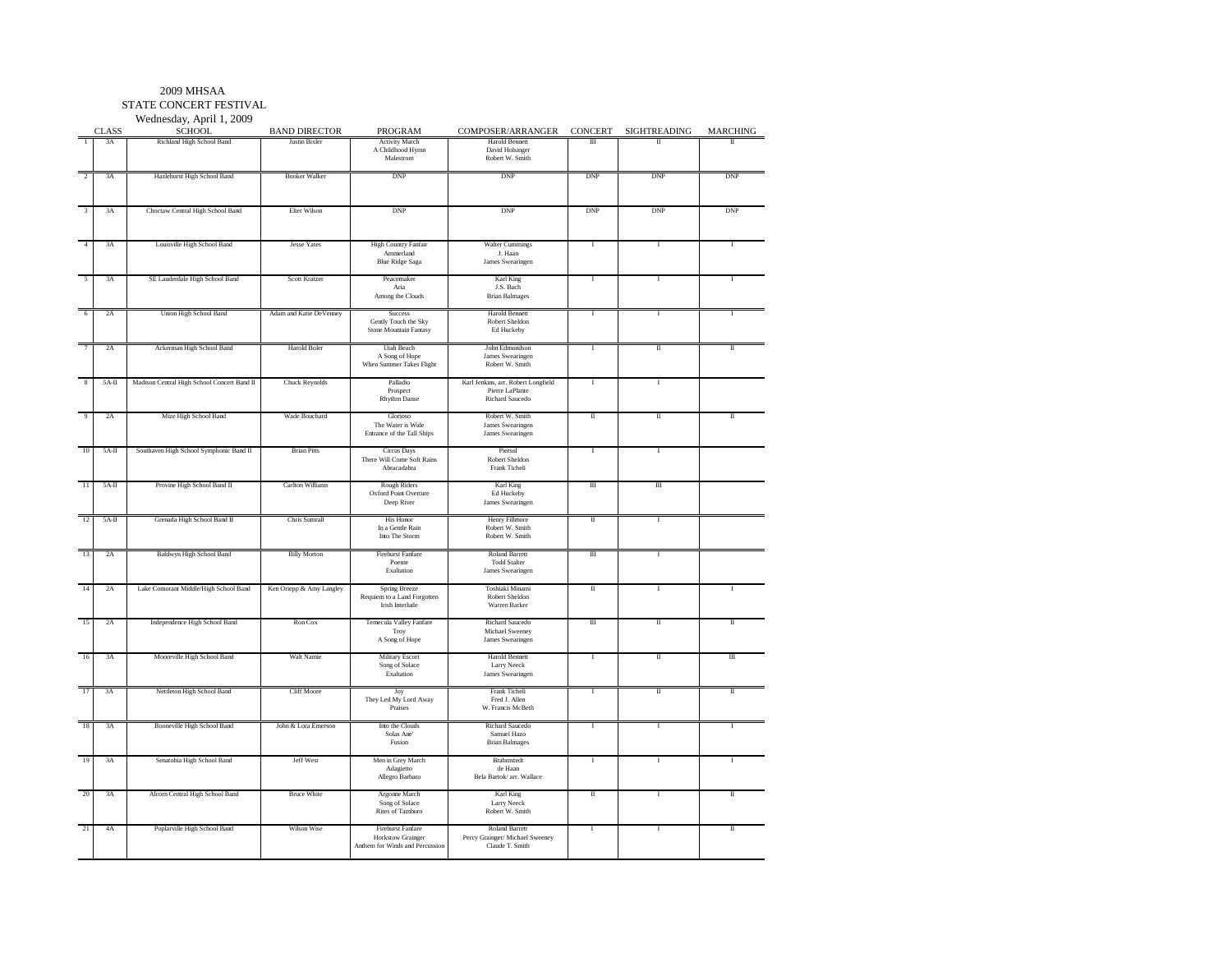#### 2009 MHSAA STATE CONCERT FESTIVAL

Thursday, April 2, 2009

|                | <b>CLASS</b> | $\ldots \ldots \ldots$<br><b>SCHOOL</b> | <b>BAND DIRECTOR</b>    | PROGRAM                                                                                | COMPOSER/ARRANGER                                                    | <b>CONCERT</b>       | SIGHTREADING                | <b>MARCHING</b> |
|----------------|--------------|-----------------------------------------|-------------------------|----------------------------------------------------------------------------------------|----------------------------------------------------------------------|----------------------|-----------------------------|-----------------|
| $\mathbf{1}$   | 3A           | Morton High School Band                 | Lee Rigdon              | New Frontier March<br>Who Can Sail Against the Wind<br>Into the Light                  | John O'Reilly<br>Anne McGinty<br>David Shaffer                       | $\mathbf{I}$         | Π                           | $\mathbf{I}$    |
| $\overline{2}$ | 3A           | Raymond High School Band                | Lonzo Miller            | Rough-Riders March<br>Free Spirit Overture<br>Romanesque                               | James Swearingen<br>Jerry Williams<br>James Swearingen               | $\rm II$             | $\overline{\mathbf{u}}$     | $\mathbf{I}$    |
| 3              | 3A           | Sumrall High School Band                | William Garner          | St. Petersburg March<br>Clark County Celebration<br>In the Shining of the Stars        | Johnnie Vinson<br>James Swearingen<br>Robert Sheldon<br>$\mathbf{n}$ | -1                   | $\bf{I}$                    | $\mathbf{I}$    |
| $\Delta$       | 3A           | Columbia High School Band               | Reuben McDowell         | Epic Fanfare<br>Swing Low, Sweet Chariot<br>Flight of the Piasa                        | Julie Giroux<br><b>Steve Rouse</b><br>Robert Sheldon                 | $\mathbf{I}$         | $\bf{I}$                    |                 |
| $\overline{5}$ | 3A           | Purvis High School Band                 | Wes Morehead            | <b>Circus</b> Days<br>Old Scottish Melody<br>Spirit of the Falcon                      | Karl King<br>Charles Wiley<br>Richard Saucedo                        | $\;$ II              | $\bf{I}$                    |                 |
|                | 3A           | Newton Co. High School Band             | Phillip Pope            | Our Glorious Land<br>Elegy<br>Hymnsong Variants                                        | J. Olivadoti<br>Mendelssohn/ arr. Erickson<br>Robert W. Smith        | $\rm II$             | $\bf{I}$                    |                 |
| $\overline{7}$ | 3A           | Green Co. High School Band              | Julie Jones             | Unity March<br>Stone Mountain Fantasy<br>Exaltation                                    | <b>Steve Hodges</b><br>Ed Huckeby<br>James Swearingen                | IV                   | $\rm III$                   |                 |
| 8              | $5A-H$       | Warren Central High School Band II      | Chad Austin             | Big 4 March<br>Rivers<br>Fire!                                                         | Karl King/ arr. James Swearingen<br>Samuel Hazo<br>Gary Gilroy       | $\mathbf{I}$         | Τ                           |                 |
| $\mathbf Q$    | $5A-II$      | Harrison Central High School Band II    | <b>Chester Garrison</b> | A Galop to End all Galops<br>While I Watch the Yellow Wheat<br>Overture For Winds      | Warren Barker<br>Larry Daehn<br><b>Charles Carter</b>                | П                    | $\rm II$                    |                 |
| 10             | $5A-II$      | Olive Branch High School Band II        | Aaron Bailey            | <b>Flying Tigers</b><br>In the Shining of the Stars<br>Anthem for Winds and Percussion | David Shaffer<br>Robert Sheldon<br>Claude T. Smith                   | П                    | $\rm II$                    |                 |
| 11             | 3A           | Amory High School Band                  | <b>Brandon Hardin</b>   | March of the Belgian Paratroopers<br>Deir in De'<br>Kentucky 1800                      | Pierre Leemuns<br>Warren Barker<br>Clare Grundman                    | $\scriptstyle\rm II$ | $\mathbf I$                 |                 |
| 12             | 3A           | South Pontotoc High School Band         | Jon Bland               | Our Heritage<br>Zeal<br><b>Awakening Hills</b>                                         | Karl King/ James Swearingen<br>Rob Grice<br>Richard Saucedo          | $\mathbf I$          | $\bf{I}$                    | $\;$ II         |
| 13             | 3A           | Pass Christian High School Band         | Joseph Crockett         | $\mathbf{DNP}$                                                                         | <b>DNP</b>                                                           | <b>DNP</b>           | $\ensuremath{\mathrm{DNP}}$ | <b>DNP</b>      |
| 14             | 3A           | Corinth High School Band                | <b>Bruce Dobbs</b>      | Manhattan Beach<br>Novo Lenio<br><b>Awakening Hills</b>                                | John Phillip Sousa<br>Samuel Hazo<br><b>Richard Saucedo</b>          | -1                   | -1                          | П               |
| 15             | 3A           | Kossuth High School Band                | <b>Greg Tyson</b>       | DNP                                                                                    | <b>DNP</b>                                                           | <b>DNP</b>           | $\ensuremath{\mathrm{DNP}}$ | <b>DNP</b>      |
| 16             | 3A           | Ripley High School Band                 | Sam Cunningham          | Galop<br>Morn, Noon, and Night in Vienna<br>Irish Tune from County Derry               | Shostakovich<br>Von Suppe/ arr. Henry Fillmore<br>Percy Grainger     | П                    | $\bf{I}$                    | $\mathbf{I}$    |
| 17             | 4A           | Pearl River Central High School Band    | Cornelius Young         | Silvercrest<br>They Led My Lord Away<br><b>Declaration Overture</b>                    | James Swearingen<br>Fred J. Allen<br>Claude T. Smith                 | $\rm III$            | $\bf{I}$                    | $\mathbf{I}$    |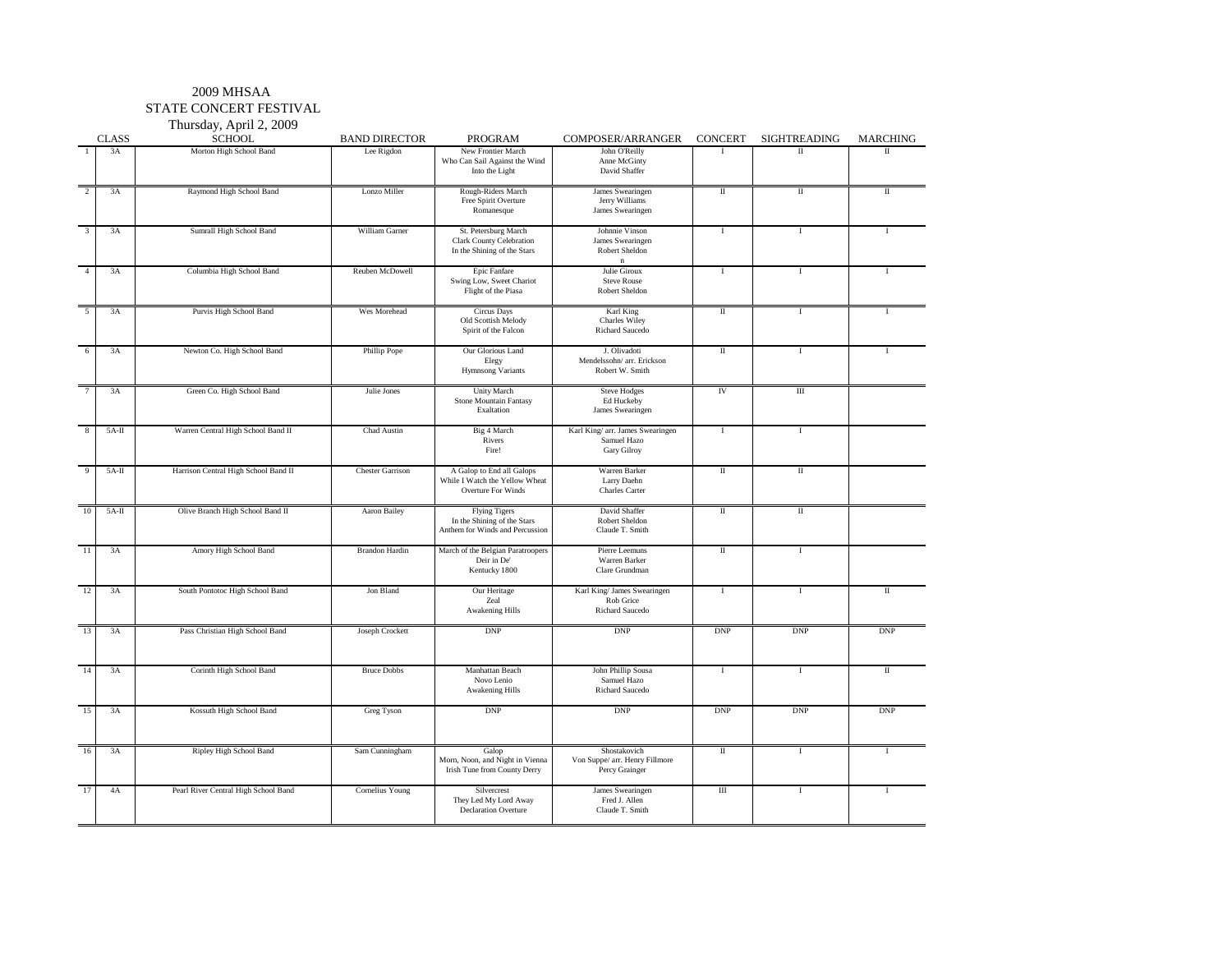STATE CONCERT FESTIVAL

Friday, April 3, 2009

|                 |              | Friday, April 3, 2009                   |                            |                                                |                                      |                                    |                       |              |
|-----------------|--------------|-----------------------------------------|----------------------------|------------------------------------------------|--------------------------------------|------------------------------------|-----------------------|--------------|
|                 | <b>CLASS</b> | <b>SCHOOL</b>                           | <b>BAND DIRECTOR</b>       | <b>PROGRAM</b>                                 | COMPOSER/ARRANGER                    |                                    | CONCERT SIGHTREADING  | MARCHING     |
|                 | $5A-H$       | Clinton High School Concert Band II     | Jennifer Sills             | <b>Coast Guards</b>                            | Karl King/ arr. James Swearingen     | L                                  |                       |              |
|                 |              |                                         |                            | Too Beautiful for Words<br>Fire!               | Rob Grice<br>Gary Gilroy             |                                    |                       |              |
| $\overline{2}$  | 3A           | Raleigh High School Band                | Elizabeth Tullos           | Allied Honor                                   | Karl King/ arr. James Swearingen     | П                                  | П                     | Π            |
|                 |              |                                         |                            | Jubilance                                      | James Swearingen                     |                                    |                       |              |
|                 |              |                                         |                            | The Last to Defend                             | David Shaffer                        |                                    |                       |              |
|                 |              |                                         |                            |                                                |                                      |                                    |                       |              |
| 3               | 3A           | Carthage High School Band               | <b>Karen Girling</b>       | Spania                                         | David Shaffer                        | П                                  | П                     | л            |
|                 |              |                                         |                            | Under an Irish Sky                             | <b>Larry Neeck</b>                   |                                    |                       |              |
|                 |              |                                         |                            | Onward!                                        | Gary P. Gilroy                       |                                    |                       |              |
|                 |              |                                         |                            |                                                |                                      |                                    |                       |              |
|                 | 3A           | North Pike High School Band             | Clint Boleware/Lynn Weaver | March Juno                                     | John D. Stewart                      | $\bf I$                            | П                     | 1            |
|                 |              |                                         |                            | Ammerland<br>Kentucky 1800                     | Jacob de Hann<br>Clare Grundman      |                                    |                       |              |
|                 |              |                                         |                            |                                                |                                      |                                    |                       |              |
|                 | 3A           | Winona High School Band                 | Nolan Jones                | <b>Circus</b> Days                             | Karl King                            | П                                  | Π                     | $\;$ II      |
|                 |              |                                         |                            | With Quiet Courage                             | Larry Daehn                          |                                    |                       |              |
|                 |              |                                         |                            | Fire!                                          | Gary Gilroy                          |                                    |                       |              |
|                 |              |                                         |                            |                                                |                                      |                                    |                       |              |
|                 | 3A           | Crystal Springs High School Band        | Shelsea Buckhaulter        | <b>Big Four March</b>                          | Karl King/ arr. James Swearingen     | $\scriptstyle\rm II$               | $\mathbf{m}$          | $\mathbf{I}$ |
|                 |              |                                         |                            | Antecedum                                      | Ed Huckeby                           |                                    |                       |              |
|                 |              |                                         |                            | Pinnacle                                       | Rob Grice                            |                                    |                       |              |
|                 |              |                                         |                            |                                                |                                      |                                    |                       |              |
|                 | 3A           | Magee High School Band                  | Suzi Phillips              | <b>United Nations</b>                          | Karl King/ arr. James Swearingen     | $\bf{I}$                           | П                     | I            |
|                 |              |                                         |                            | Follow the River                               | James Swearingen<br>Robert W. Smith  |                                    |                       |              |
|                 |              |                                         |                            | Encanto                                        |                                      |                                    |                       |              |
|                 | 4A           | Shannon High School Band                | William Pruitt             | Alamo March                                    | James Swearingen                     | $\overline{\rm{I\hspace{-.1em}I}}$ | $\scriptstyle\rm III$ | Π            |
|                 |              |                                         |                            | Dynasty                                        | Jason K. Nitsch                      |                                    |                       |              |
|                 |              |                                         |                            | Into the Storm                                 | Robert W. Smith                      |                                    |                       |              |
|                 |              |                                         |                            |                                                |                                      |                                    |                       |              |
|                 | $3A-I$       | Lewisburg High School Band II           | Kim Hallmark               | <b>DNP</b>                                     | <b>DNP</b>                           | <b>DNP</b>                         | <b>DNP</b>            | <b>DNP</b>   |
|                 |              |                                         |                            |                                                |                                      |                                    |                       |              |
|                 |              |                                         |                            |                                                |                                      |                                    |                       |              |
| 10              |              |                                         |                            |                                                |                                      |                                    |                       |              |
|                 | $5A-H$       | Tupelo High School Band II              | <b>Tim Matlock</b>         | Fire!                                          | Gary P. Gilroy                       | I                                  | $\mathbf I$           |              |
|                 |              |                                         |                            | They Led My Lord Away                          | arr. Fred J. Allen<br>Robert Sheldon |                                    |                       |              |
|                 |              |                                         |                            | Synergies                                      |                                      |                                    |                       |              |
| $\overline{11}$ | $5A-II$      | Oak Grove High School Symphonic Band II | Susan Schuman              |                                                |                                      |                                    |                       |              |
|                 |              |                                         |                            |                                                |                                      |                                    |                       |              |
|                 |              |                                         |                            |                                                |                                      |                                    |                       |              |
|                 |              |                                         |                            |                                                |                                      |                                    |                       |              |
| 12              | 3A           | Houston High School Band                | Richard Shirey             | <b>Brighton Beach</b>                          | William P. Latham                    | $\scriptstyle\rm II$               | $\mathbf{I}$          | П            |
|                 |              |                                         |                            | The Battle Pavane                              | Tielman Susato/ arr. Bob Margolis    |                                    |                       |              |
|                 |              |                                         |                            | Rites of Tamburo                               | Robert W. Smith                      |                                    |                       |              |
| 13              | 3A           | Lewisburg High School Band              | Mel Morse                  | Windsprints                                    | Richard Saucedo                      | 1                                  | <b>I</b>              | T            |
|                 |              |                                         |                            | Psalm 42                                       | Samuel Hazo                          |                                    |                       |              |
|                 |              |                                         |                            | Fusioni                                        | <b>Brian Balmages</b>                |                                    |                       |              |
|                 |              |                                         |                            |                                                |                                      |                                    |                       |              |
| 14              | 4A           | Long Beach High School Band             | <b>Casey Caviness</b>      | All Glory Told                                 | James Swearingen                     | T                                  | $\mathbf{I}$          | л            |
|                 |              |                                         |                            | Salvation is Created                           | Tschesnokoff/ arr. Bruce Houseknecht |                                    |                       |              |
|                 |              |                                         |                            | Antecedum                                      | Ed Huckeby                           |                                    |                       |              |
|                 |              |                                         |                            |                                                |                                      |                                    |                       |              |
| 15              | 4A           | Wayne County High School Band           | <b>Andy Pierce</b>         | Bravura                                        | Duble                                | I                                  | $\mathbf I$           |              |
|                 |              |                                         |                            | Charleston Harbor Celebration                  | Robert Sheldon                       |                                    |                       |              |
|                 |              |                                         |                            | Forever Holding Close the Memories             | Richard Saucedo                      |                                    |                       |              |
|                 | 5A           | Gulfport High School Band               | Zachary Harris             | Boys of the Old Brigade March                  | W. Paris Chambers                    | L                                  | $\mathbf{I}$          |              |
|                 |              |                                         |                            | Irish Tune from County Derry                   | Percy A. Grainger                    |                                    |                       |              |
|                 |              |                                         |                            | Infinite Horizon                               | Ayatey Shabazz                       |                                    |                       |              |
|                 |              |                                         |                            |                                                |                                      |                                    |                       |              |
|                 | 5A           | George County High School Band          | William Brindza            | Semper Liberi                                  | Robert W. Smith                      | $\bf I$                            | П                     | I            |
|                 |              |                                         |                            | Symphony of Souls                              | Robert W. Smith                      |                                    |                       |              |
|                 |              |                                         |                            | Nilesdance                                     | David Holsinger                      |                                    |                       |              |
|                 |              |                                         |                            |                                                |                                      |                                    |                       |              |
| 18              | 5A           | Hancock High School Band                | Benji McLain               | Emblem of Unity                                | J. J. Richards                       | I                                  | П                     | Π            |
|                 |              |                                         |                            | Salvation is Created                           | Tschesnokoff                         |                                    |                       |              |
|                 |              |                                         |                            | Towards a New Horizon                          | Steven Reineke                       |                                    |                       |              |
|                 | 5A           | Tupelo High School Band                 | Vance Wigginton            | Thou Come Kiss Me Know from William Byrd Suite | Gordon Jacob                         | <b>I</b>                           | $\mathbf I$           | $\mathbf{I}$ |
|                 |              |                                         |                            | American Faces                                 | David Holsinger                      |                                    |                       |              |
|                 |              |                                         |                            | Windsprints                                    | Richard Saucedo                      |                                    |                       |              |
|                 |              |                                         |                            |                                                |                                      |                                    |                       |              |
|                 |              |                                         |                            |                                                |                                      |                                    |                       |              |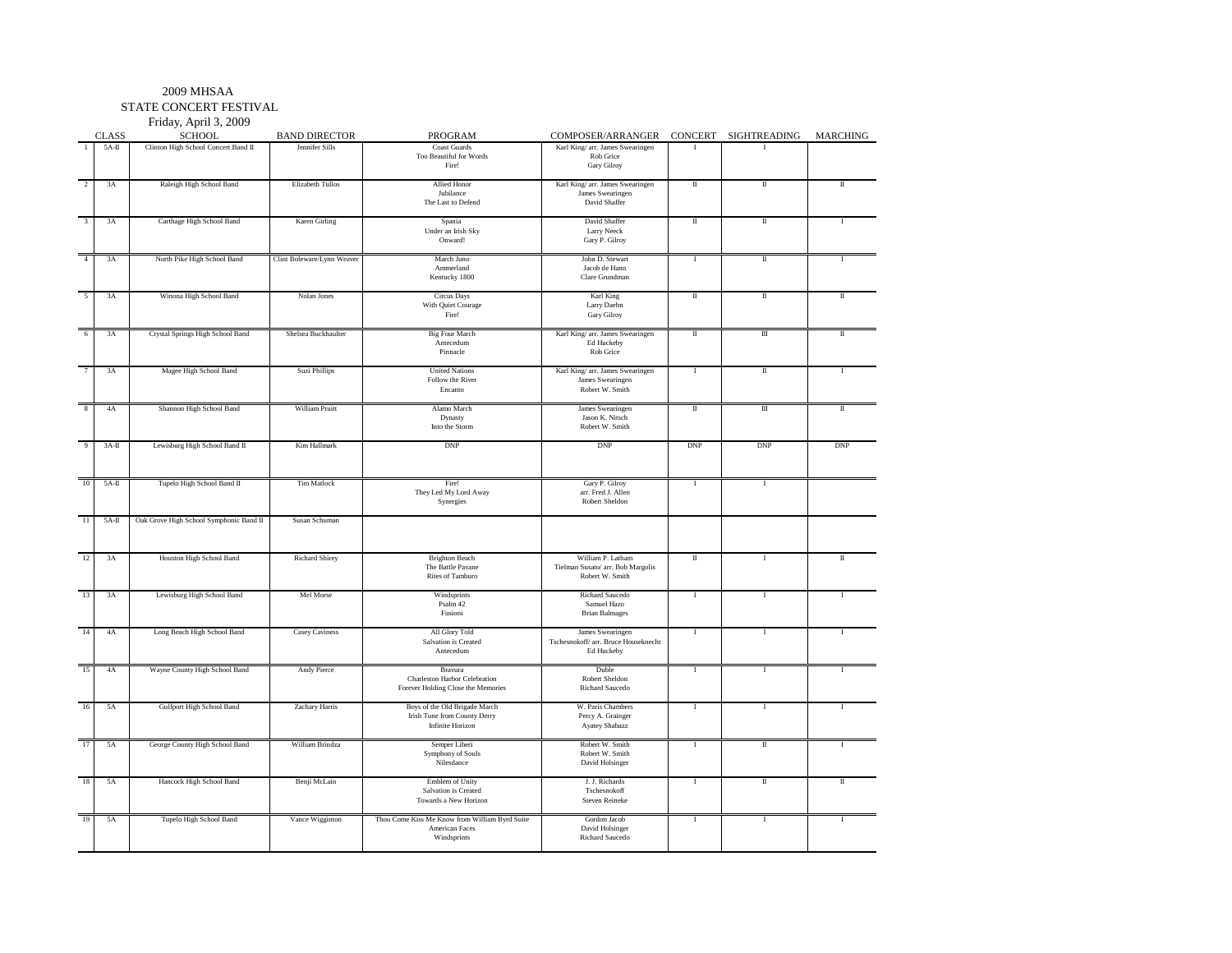#### 2009 MHSAA STATE CONCERT FESTIVAL

Monday, April 6, 2009

| <b>CLASS</b>    | 1.201887, 1.20110, 0.0000<br><b>SCHOOL</b> | <b>BAND DIRECTOR</b>           | PROGRAM                                                                              | COMPOSER/ARRANGER                                                    | <b>CONCERT</b>          | SIGHTREADING             | <b>MARCHING</b> |
|-----------------|--------------------------------------------|--------------------------------|--------------------------------------------------------------------------------------|----------------------------------------------------------------------|-------------------------|--------------------------|-----------------|
| 4A              | Lanier High School Band                    | Roderick Little                | On Wings of Eagles<br>Let Us Break Bread Together<br>A Longford Legend               | Ed Huckaby<br>Robert Sheldon                                         | $\overline{III}$        | $\overline{III}$         | $\mathbf{I}$    |
| 4A              | Mendenhall High School Band                | Gerald Kenny & Robert Conway   | Early English Suite - Mvmts. 1, 2, & 4<br>Games!<br>Crossgate Overture               | Walter Finlayson<br><b>Barry Kopetz</b><br>James Barnes              | $\overline{\mathbf{u}}$ | Ш                        | $\rm II$        |
| 4A              | Vicksburg High School Band                 | <b>Terry Steed</b>             | <b>Belle</b> of Chicago<br>Forever Holding Close the Memories<br>Flight of the Piasa | John P. Sousa/ arr. Harold Gore<br>Richard Saucedo<br>Robert Sheldon | $\rm II$                | $\rm{I}\hspace{-1.2pt}I$ | $\mathbf{I}$    |
| 4A              | Yazoo City High School Band                | Kimble Funchess                | <b>Flying Tigers</b><br>By Dawn's Early Light<br>Oxford Pointe                       | David Shaffer<br>David Shaffer<br>Ed Huckeby                         | Ш                       | IV                       | П               |
| 4A              | McComb High School Band                    | Robert Lampkin                 | Thunder Crest March<br>Overcome<br>Deer Path Dances                                  | Eric Osterling<br><b>Bill Locklear</b><br>David Holsinger            | $\;$ II                 | $\rm II$                 |                 |
| $4\mathrm{A}$   | Neshoba Central High School Band           | Scott Sullendar                | The Oxford Eagle<br>Nathan Hale Trilogy<br><b>Gathering Places</b>                   | Andrew Fox<br>James Curnow<br>Pierre La Plante                       | <b>I</b>                | $\bf I$                  | $\mathbf{I}$    |
| 4A              | Northeast Jones High School Band           | Arlen Walker & Walter McIntosh | March Juno<br>Shenandoah<br>Into the Storm                                           | <b>Hugh Stewart</b><br>arr. Robert Sheldon<br>Robert W. Smith        | $\overline{m}$          | $\overline{\rm{II}}$     |                 |
| 4A              | Cleveland High School Band                 | Clay Fuller                    | Showstopper<br>At Water's Edge<br>Sunchasers                                         | Osterling<br>Gilroy<br>Barrett                                       | Ι.                      | П                        | $\mathbf{I}$    |
| $4\mathrm{\AA}$ | West Point High School Band                | Rickey Brown                   | Torch of Liberty<br>Echoes<br>Variants on a Shared Note Rune                         | James Swearingen<br>Samuel Hazo<br>Johnnie Vinson                    | $\;$ II                 | $\scriptstyle\rm II$     | $\mathbf{I}$    |
| 4A              | Clarksdale High School Band                | <b>Reginald Ellis</b>          | His Honor<br>Precious Lord Take My Hand<br>Suncoast Carnival                         | Henry Filmore/ arr. Balent<br>Robert W. Smith<br>David Shaffer       | $\overline{m}$          | Ш                        |                 |
| $4\mathrm{A}$   | Hernando High School Band                  | Mark Dickerson                 | Prestissimo<br>Deep River<br>Havendance                                              | Karl King<br>James Swearingen<br>David Holsinger                     | <b>I</b>                | $\bf{I}$                 | $\mathbf{I}$    |
| 4A              | St. Stanislaus High School Band            | Stephen Abadie                 | Juno Beach<br>Hymn for a Child<br>Medieval Legend                                    | John Edmondson<br>James Swearingen<br>Michael Story                  | Ш                       | Ш                        | П               |
| $4\mathrm{A}$   | Saltillo High School Band                  | Susan Brown                    | El Capitan<br><b>Blessed</b> are They<br>At the Strongholds of En Gedi               | John Phillip Sousa<br><b>Brahms</b><br>David Holsinger               | <b>I</b>                | $\bf{I}$                 | $\mathbf{I}$    |
| 4A              | Vancleave High School Band                 | Joseph Sanchez                 | <b>DNP</b>                                                                           | <b>DNP</b>                                                           | <b>DNP</b>              | <b>DNP</b>               | <b>DNP</b>      |
| $4\mathrm{\AA}$ | St. Martin High School Band                | Levonta Holland                | <b>DNP</b>                                                                           | <b>DNP</b>                                                           | <b>DNP</b>              | <b>DNP</b>               | <b>DNP</b>      |
| 4A              | Bay High School Band                       | Catchie Crider                 | Peacemaker March<br>Abracadabra<br>Canterbury Walk                                   | arr. Swearingen<br>Frank Ticheli<br>Carl Strommen                    | $\mathbf{I}$            | $\rm{II}$                | $\rm II$        |
| $4\mathrm{\AA}$ | Northeast Lauderdale High School Band      | <b>Wesley Lollis</b>           | <b>Coast Guards</b><br>From Ancient Times<br>A Childhood Hymn                        | Karl King/ arr. Swearingen<br>James Swearingen<br>David Holsinger    | $\rm III$               | Ш                        |                 |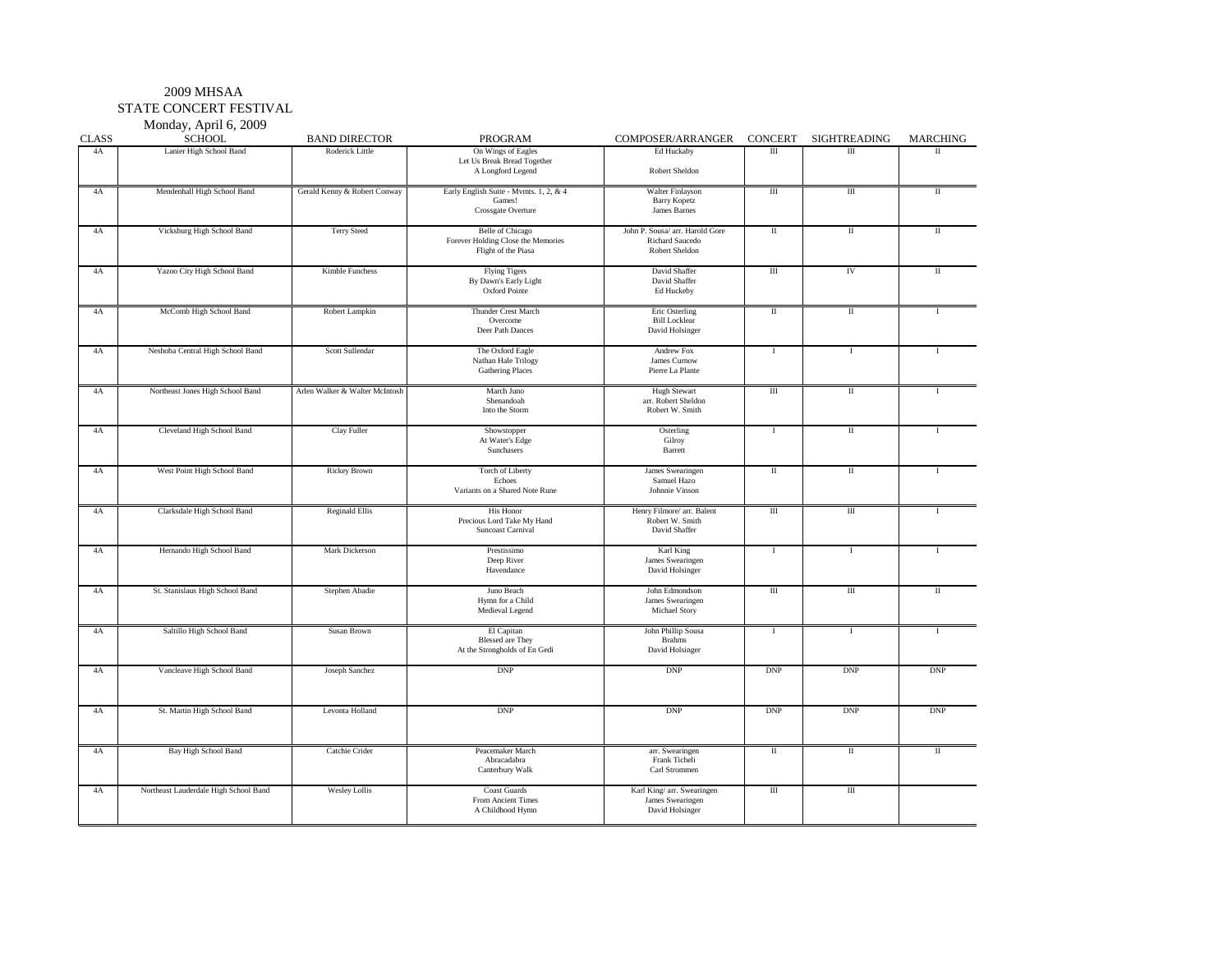### 2009 MHSAA STATE CONCERT FESTIVAL

Tuesday, April 7, 2009

|                | <b>CLASS</b> | - - - - - - - <i>, , - -</i> r - - - , -<br><b>SCHOOL</b> | <b>BAND DIRECTOR</b>        | PROGRAM                                                                               | COMPOSER/ARRANGER                                                         | CONCERT      | SIGHTREADING | <b>MARCHING</b> |
|----------------|--------------|-----------------------------------------------------------|-----------------------------|---------------------------------------------------------------------------------------|---------------------------------------------------------------------------|--------------|--------------|-----------------|
| $\overline{1}$ | 4A           | Ridgeland High School Band                                | John McArthur               | The Standard of St. George<br>The Last Spring<br>Of Sailors and Whales, Mvt. I, II, V | Kenneth J. Alford<br>Transcribed by James Curnow<br>Francis McBeth        | $\mathbf{I}$ | $\mathbf{I}$ |                 |
| $\overline{2}$ | 4A           | Callaway High School Band                                 | Joe Mitchell                | Fairest of the Fair<br>An Irish Ayre for Winds<br>Suncoast Carnival                   | John Phillip Sousa/ arr. Harold Gore<br>Warren Barker<br>David Shaffer    | $\rm{II}$    | $\rm{II}$    | <b>I</b>        |
| $\overline{3}$ | 4A           | Lawrence Co. High School Band                             | Mark Guion & Michelle Maxie | Temecula Valley Fanfare<br>The Mansions of the Lord<br>Crossgate                      | Richard L. Saucedo<br>arr. Michael Brown<br>James Barnes                  | $\;$ II      | $\rm III$    | $\mathbf{I}$    |
| $\overline{4}$ | 4A           | Laurel High School Band                                   | Tamiko Bridges              | Lexington March<br>Precious Lord, Take My Hand<br>On An American Spiritual            | Karl King/ arr. James Swearingen<br>Robert W. Smith<br>David Holsinger    | -1           | $\mathbf I$  | $\mathbf{I}$    |
| 5              | 4A           | Forrest Co. AHS Band                                      | <b>Tommy Thornton</b>       | March Juno<br>Into the Light<br>A Childhood Hymn                                      | John D. Stuart<br>David Shaffer<br>David Holsinger                        | $\mathbf{I}$ | $\mathbf{I}$ | $\rm III$       |
| 6              | 4A           | Greenwood High School Band                                | <b>Gail Griggs</b>          | Torch of Liberty<br>Romanesque<br>Antecedium                                          | Karl King/ James Swearingen<br>James Swearingen<br>Ed Huckeby             | П            | П            | $\rm II$        |
|                | 4A           | Kosciusko High School Band                                | Mickey Mangum               | The Trombone King<br>An Irish Interlude<br>A Welsh Rhapsody                           | Karl King/ arr. John Paynter<br>Warren Barker<br>Clare Grundman           | $\bf{I}$     | $\rm II$     | $\mathbf{I}$    |
| 8              | 4A           | Oxford High School Band                                   | Matt Rowan                  | The Fairest of the Fair<br>Shenandoah<br>Children's March                             | John Philip Sousa<br>Frank Ticheli<br>Percy Grainger/ revised by Erickson | $\mathbf{I}$ | $\mathbf{I}$ | $\mathbf{I}$    |
| 9              | 4A           | New Hope High School Band                                 | <b>Tracy Blaylock</b>       | March Juno<br><b>Blue Ridge Saga</b><br>Invicta                                       | John Stewart<br>James Swearingen<br>James Swearingen                      | $\mathbf{I}$ | $\mathbf{I}$ | $\mathbf{I}$    |
| 10             | 4A           | Pontotoc High School Band                                 | Ryan Todd                   | <b>Festival Sinfonia</b><br>Rhosymedre<br>Ride                                        | Barrett<br>Williams<br>Samuel Hazo                                        | $\mathbf I$  | $\bf{I}$     | T               |
| 11             | 4A           | Itawamba High School Band                                 | Kelly Duncan                | Farandole<br>Chorale and Shaker Dance<br>Voices of the Sky                            | Jay Bocook<br>John Zdechlik<br>Samuel Hazo                                | $\;$ II      | $\mathbf I$  | I               |
| 12             | 4A           | New Albany High School Band                               | Jason Carson                | Fanfare for a New Generation<br>Echos<br>Festivo                                      | Dennis O. Eveland<br>Samuel R. Hazo<br>Vaclav Nelhybel                    | $\mathbf I$  | $\mathbf I$  | $\mathbf{I}$    |
| 13             | 4A           | Moss Point High School Band                               | Otis Carter                 | The Thunderer<br>Ascentium<br>In His Grace                                            | John Philip Sousa<br>Ed Huckeby<br><b>Ayatey Shabazz</b>                  | $\rm III$    | $\rm II$     | $\mathbf{I}$    |
| 14             | 4A           | Caledonia High School Band                                | Ron Sellers                 | Our Heritage<br><b>Blue Ridge Saga</b><br>Slavonic Dance #8                           | Karl King<br>James Swearingen<br>Dvorak/ arr. Harnsberger                 | Ш            | Ш            | Ш               |
| 15             | 4A           | Center Hill High School Band                              | Len Killough                | <b>Carrollton March</b><br>Shenandoah<br>Songs of Sailor and Sea                      | Karl King<br>Frank Ticheli<br>Robert W. Smith                             | $\mathbf{I}$ | $\mathbf{I}$ | $\mathbf{I}$    |
| 16             | 4A           | Tishomingo Co. High School Band                           | Libby Cunningham            | Our Heritage<br>Who Can Sail Away<br>Antecedium                                       | Karl King/ arr. Swearingen<br>Anne McGinty<br>Ed Huckeby                  | П            | $\rm III$    | $\mathbf{I}$    |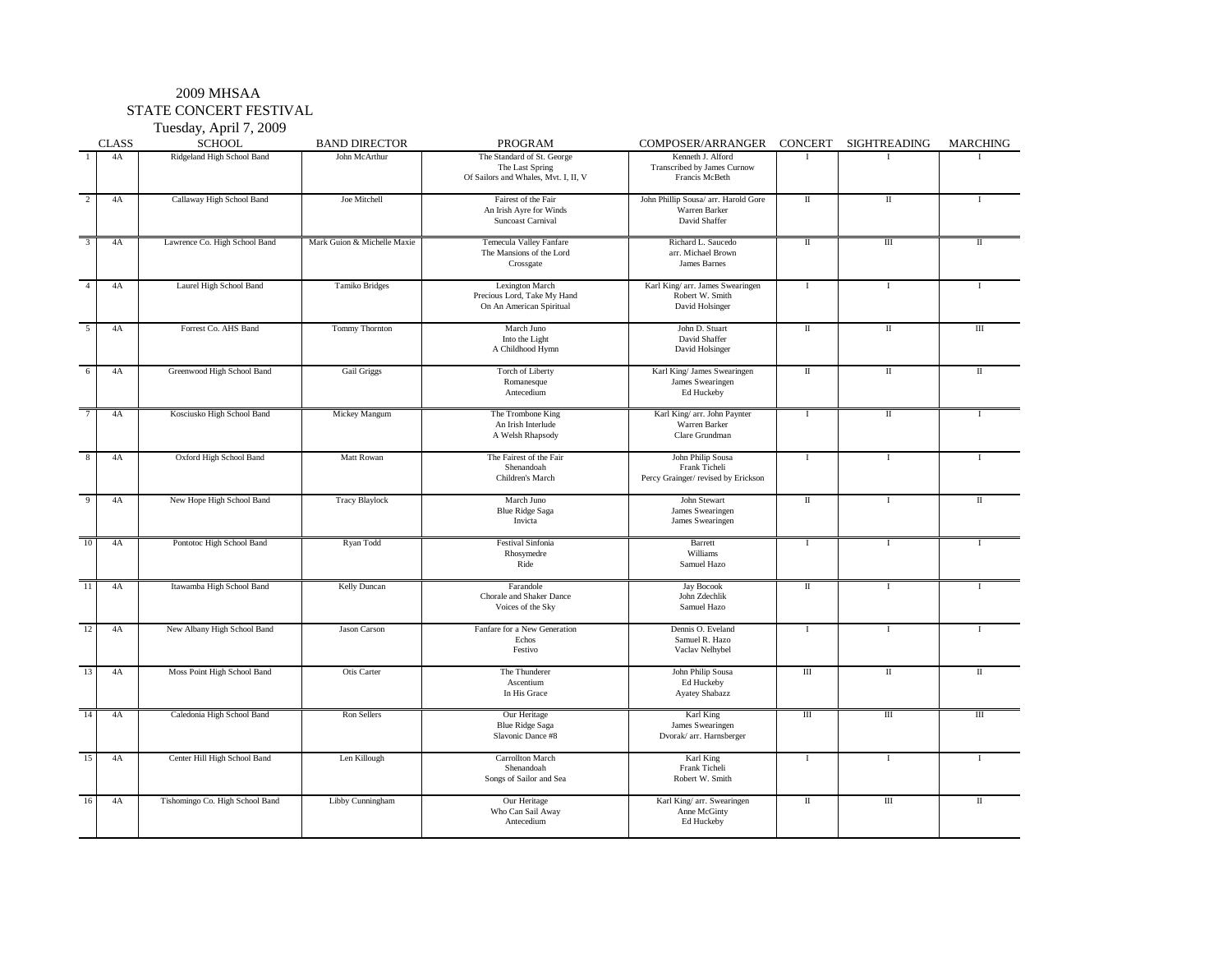STATE CONCERT FESTIVAL

Wednesday, April 8, 2009

|                | <b>CLASS</b> | <b>SCHOOL</b>                     | <b>BAND DIRECTOR</b> | PROGRAM                                                                                    | COMPOSER/ARRANGER                                                                               | CONCERT                 | <b>SIGHTREADING</b> | MARCHING     |
|----------------|--------------|-----------------------------------|----------------------|--------------------------------------------------------------------------------------------|-------------------------------------------------------------------------------------------------|-------------------------|---------------------|--------------|
|                | 4A           | Florence High School Band         | Ken White            | <b>DNP</b>                                                                                 | <b>DNP</b>                                                                                      | <b>DNP</b>              | <b>DNP</b>          |              |
| $\overline{2}$ | 4A           | Brookhaven High School Band       | Clay Whittington     | Fanfare for a New Generation<br>Spiritual<br>Deerpath Dances                               | Dennis Eveland<br>Don Gillis<br>David Holsinger                                                 | $\overline{1}$          | $\mathbf I$         | $\mathbf{I}$ |
| $\overline{3}$ | 4A           | West Jones High School Band       | <b>Andrew Dale</b>   | Barnum and Bailey's Favorites<br>Synergies<br>Pandora                                      | Karl King<br>Robert Sheldon<br>Randall Standridge                                               | $\;$ II                 | Ш                   | П            |
| $\overline{4}$ | 4A           | West Lauderdale High School Band  | David McKinney       | Coast Guards March<br>When the Stars Began to Fall<br>Into the Storm                       | Karl King/ arr. James Swearingen<br>Fred Allen<br>Robert W. Smith                               | $\overline{III}$        | П                   | $\mathbf{I}$ |
| $\overline{5}$ | 4A           | South Jones High School Band      | Artie Adams          | The Acrobats<br>Gently Blows the Summer Wind<br>Oceanscapes                                | David Reed<br>Randall Standridge<br>Rob Romeyn                                                  | T                       | $\mathbf I$         | $\mathbf{I}$ |
| 6              | $5A-H$       | Oak Grove High School Band II     | Susan Schuman        | Merrit Beach March<br>After the Battle<br>Synergies                                        | David Gorham<br>Rob Romeyn<br>Robert Sheldon                                                    | $\mathbf I$             | $\bf{I}$            |              |
| $\overline{7}$ | 4A           | Quitman High School Band          | Chris McArthur       | Emblem of Unity<br>Intermezzo from Cavalleria Rusticana<br>Nilesdance                      | Richards<br>Mascagni/Phillips<br>David Holsinger                                                | $\mathbf I$             | $\mathbf I$         |              |
| 8              | 4A           | Lafayette Co. High School Band    | Kevin Cole           | Galop<br><b>Incantation</b> and Dance<br>Perthshire Majesty                                | Shostakovich<br>John Barnes Chance<br>Samuel Hazo                                               | $\mathbf I$             | $\bf{I}$            | $\mathbf{I}$ |
| $\overline{9}$ | 5A           | Hattiesburg High School Band      | Kenneth Lantz        | Allied Honor<br>Fantasy On a Theme by Samuel Barber<br>Kinetic Energy                      | Karl L. King<br>Richard L. Saucedo<br>Larry Clark                                               | $\rm{II}$               | $\overline{III}$    | $\mathbf{I}$ |
| 10             | 5A           | Provine High School Band          | Carlton Williams     | March Grandioso<br>In All Its Glory<br>Allegro Barbaro                                     | Roland Seitz<br>James Swearingen<br>Bela Bartok/ arr. Tom Wallace                               | $\rm II$                | Ш                   |              |
| 11             | 5A           | Warren Central Wind Ensemble      | Alan Arendale        | For the New Day Arisen<br>Overcome<br><b>Third Suite</b>                                   | <b>Steven Barton</b><br><b>Bill Locklear</b><br>Robert Jager                                    | $\mathbf I$             | $\bf{I}$            | $\mathbf{I}$ |
| 12             | 5A           | Harrison Central High School Band | <b>Dell Trotter</b>  | <b>Rolling Thunder</b><br>Hymn for the Altruistic<br>Carmina Burana - Mvts. 1, 2, 6, 9, 13 | Henry Fillmore/ arr. Frederick Fennell<br>John Bogenschutz<br>Carl Orff                         | $\overline{\mathbf{u}}$ | $\mathbf I$         | $\mathbf{I}$ |
| 13             | 5A           | Olive Branch High School Band     | Sid McNeil           | Americans We<br>Irish Tune from County Derry<br>The Hounds of Spring                       | Henry Fillmore<br>Percy Granger<br>Alfred Reed                                                  | $\bf{I}$                | $\mathbf I$         | $\mathbf{I}$ |
| 14             | 5A           | Southaven High School Band        | <b>Andy Sanders</b>  | The Battle of Shiloh<br>Elsa's Procession to the Cathedral<br><b>Incantation</b> and Dance | C.L. Barnhouse/ arr. John Paynter<br>Richard Wagner/ arr. Lucien Cailliet<br>John Barnes Chance | $\mathbf I$             | $\mathbf I$         | $\mathbf{I}$ |
| 15             | 5A           | <b>Biloxi High School Band</b>    | <b>Bill Lee</b>      | Where the Black Hawk Soars<br>The Whispering Tree<br>On An American Spiritual              | Robert W. Smith<br>Farmer<br>David Holsinger                                                    | $\mathbf I$             | <b>I</b>            | $\mathbf{I}$ |
| 16             | 5A           | Desoto Central High School Band   | Dennis Cox           | The Klaxon<br>Allegro Barbaro<br>Elegy for a Young American                                | Henry Fillmore<br>Bela Bartok/ arr. Wallace<br>Lo Presti                                        | $\;$ II                 | <b>I</b>            | $\mathbf I$  |